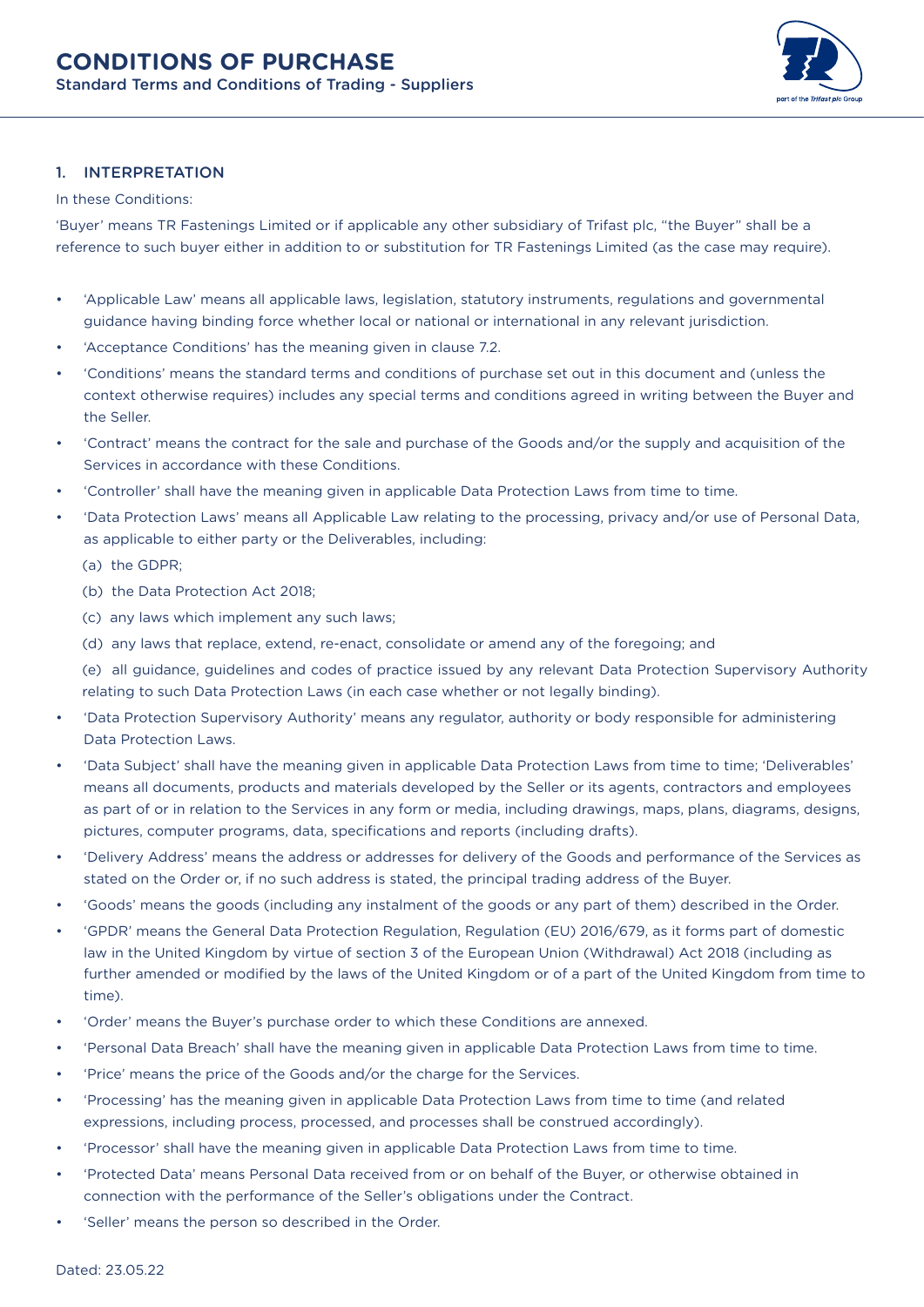

- 'Services' means the services (if any) (including any part of them) described in the Order.
- 'Specification' means the description or specification for the Goods or Services agreed in writing by the Buyer and the Seller and includes any plans, drawings, data or other information relating to, or supplied in connection with, the Goods or Services.
- 'Writing' includes facsimile transmission, electronic mail and any other means of communication as may be agreed between the parties.

## 2. BASIS OF PURCHASE

- 2.1. The Order constitutes an offer by the Buyer to purchase the Goods and/or acquire the Services subject to these Conditions.
- 2.2. These Conditions shall apply to the Contract to the exclusion of any other terms and conditions contained or referred to in any quotation, correspondence or elsewhere or implied by trade, custom, practice or course of dealing unless specifically agreed to in writing by an authorised representative of the Buyer.
- 2.3. The Order will lapse unless unconditionally accepted by the Seller in writing within 7 days of its date, unless the Buyer otherwise agrees in writing.
- 2.4. No variation to the Order or these Conditions shall be binding unless agreed in writing by an authorised representative of the Buyer.

#### 3. SPECIFICATIONS

- 3.1. The quantity, quality and description of the Goods and the Services shall, subject as provided in these Conditions, be as specified in the Order and/or in any applicable Specification supplied by the Buyer to the Seller or agreed in writing by the Buyer.
- 3.2. Any Specification supplied by the Buyer to the Seller, or specifically produced by the Seller for the Buyer, in connection with the Contract, together with the copyright, design rights or any other intellectual property rights in the Specification, shall as between the Seller and the Buyer be the exclusive property of the Buyer. The Seller shall not disclose to any third party or use any such Specification except to the extent that it is or becomes public knowledge through no fault of the Seller, or as required for the purpose of the Contract.
- 3.3. The Seller shall hold and maintain all licences, permissions, authorisations, consents and permits and shall comply with all applicable laws, regulations, regulatory policies or other legal requirements which may be required in relation to the manufacture, packaging, packing and delivery of the Goods and the performance of the Services and with any policies and/or Code of Conduct found on the Buyer's website (e.g. https://www. trfastenings.com/company/documentation-and-policies) from time to time, and/or that the Buyer provides to the Seller from time to time.
- 3.4. The Seller shall not unreasonably refuse any request by the Buyer to inspect and test the Goods during manufacture, processing or storage at the premises of the Seller or any third party prior to despatch, and the Seller shall provide the Buyer with all facilities reasonably required for inspection and testing.
- 3.5. If as a result of inspection or testing the Buyer is not satisfied that the Goods will comply in all respects with the Contract, and the Buyer so informs the Seller within 10 business days of inspection or testing, the Seller shall take such steps as are necessary to ensure compliance.
- 3.6. The Goods shall be marked in accordance with the Buyer's instructions and any applicable regulations or requirements of the carrier, and properly packed and secured so as to reach their destination in an undamaged condition in the ordinary course.
- 3.7. All items delivered over and above the quantity set out in the Order will not be paid for. The Buyer agrees to notify the Seller within 10 business days of its discovery of such excess but shall have no other liability in respect thereof unless it in its sole discretion otherwise agrees. The Buyer shall be free to dispose of the same in the event that the Seller has not collected such excess within 10 business days of notification.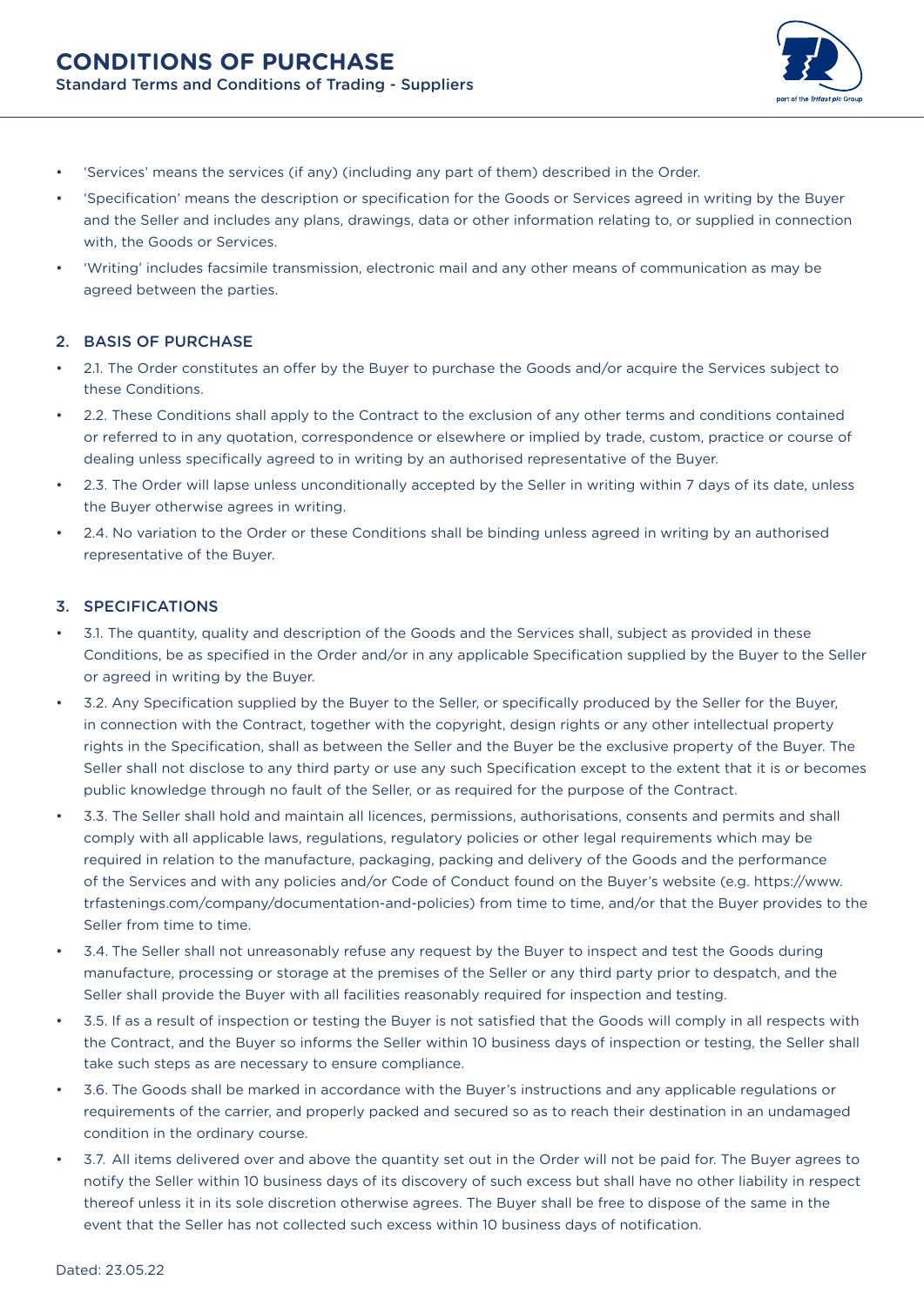

# 4. PRICE OF THE GOODS AND SERVICES

- 4.1. The Price of the Goods and the Services shall be as stated in the Order and, unless otherwise so stated, shall be:
	- 4.1.1. exclusive of any applicable value added tax (which shall be payable by the Buyer subject to receipt of a VAT invoice); and
	- 4.1.2. inclusive of all charges for packaging, packing, shipping, carriage, insurance and delivery of the Goods to the Delivery Address and any duties, imposts or levies other than value added tax and all costs and expenses of the Seller incurred in connection with the performance of the Services.
- 4.2. No increase in the Price may be made (whether on account of increased material, labour or transport costs, fluctuation in rates of exchange or otherwise) without the prior consent of the Buyer in writing.
- 4.3. The Buyer shall be entitled to any discount for prompt payment, bulk purchase or volume of purchase customarily granted by the Seller, whether or not shown on its own terms and conditions of sale.

## 5. TERMS OF PAYMENT

- 5.1. The Seller shall be entitled to invoice the Buyer on or at any time after delivery of the Goods, Deliverables, or completion of performance of the Services, as the case may be, and each invoice shall quote the number of the Order.
- 5.2. Unless otherwise stated in the Order, the Buyer shall pay the Price of the Goods, Deliverables, and/or the Services within 60 days after the end of the month of delivery of the Goods, Deliverables, or completion of performance of the Services in question by the Buyer unless the Goods or Services have been rejected by the Buyer in accordance with the provisions hereof.
- 5.3. If the Buyer fails to make a payment due to the Seller by the due date, then the Buyer shall pay interest on the overdue sum from the due date until payment of the overdue sum, whether before or after judgment. Interest under this clause 5.3 shall accrue each day at 2% a year above the Bank of England's base rate from time to time.
- 5.4. The Buyer shall be entitled to set off against the Price any sums owed to the Buyer by the Seller.

## 6. DELIVERY

- 6.1. The Goods shall be delivered to, and the Services shall be performed at, the Delivery Address on the date or within the period stated in the Order, in either case during the Buyer's usual business hours.
- 6.2.Where the date of delivery of the Goods or of performance of the Services is to be specified by the Seller after the placing of Order, the Seller shall give the Buyer reasonable notice of the specified date.
- 6.3.The time of delivery of the Goods and of performance of the Services is of the essence of the Contract. If the Seller fails to deliver any of the Goods, Deliverables or perform any of the Services by the date specified in the Order, the Buyer shall (without prejudice to its other rights and remedies) be entitled at the Buyer's sole discretion:
	- 6.3.1. to terminate the Contract in whole or in part;
	- 6.3.2. to purchase the same or similar Goods and/or Services from another Seller;
	- 6.3.3. to refuse to accept the delivery or performance (as the case may be) of any more Goods and/or Services under the Contract;
	- 6.3.4. to recover from the Seller all costs and losses resulting to the Buyer from the failure in performance or delivery (as the case may be), including the amount by which the price payable by the Buyer to acquire those Deliverables from another Seller exceeds the price payable under the Contract and any loss of profit; and
	- 6.3.5. all or any of the foregoing.
- 6.4. A packing note quoting the number of the Order must accompany each delivery or consignment of the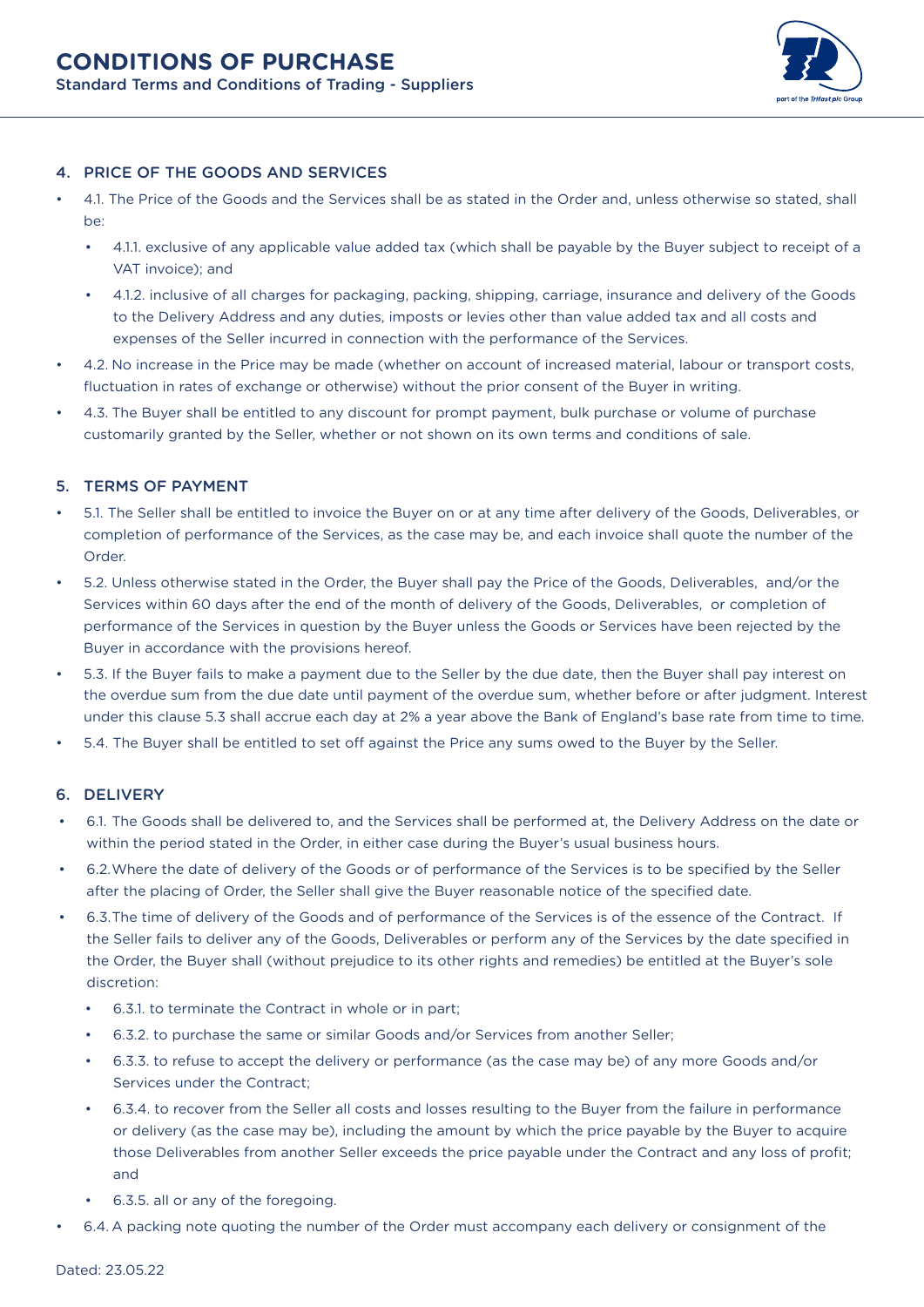

Goods and must be displayed prominently, together with any other information reasonably requested by the Buyer.

- 6.5. If the Goods are to be delivered, or the Services are to be performed, by instalments, the Contract will be treated as a single contract and not severable.
- 6.6. The Buyer shall be entitled to reject any Goods delivered or Service performed, which are not in accordance with the Contract, and shall not be deemed to have accepted any Goods or Services until the Buyer has had a reasonable time to inspect them following delivery or performance or, if later, within a reasonable time after any latent defect in the Goods or Services has become-apparent.
- 6.7. The Seller shall supply the Buyer in good time with any instructions or other information required to enable the Buyer to accept delivery of the Goods and performance of the Services.
- 6.8. The Buyer shall not be obliged to return to the Seller any packaging or packing materials for the Goods, whether or not any Goods are accepted by the Buyer.
- 6.9. The Services shall be performed by the Seller at the Delivery Address on the date(s) specified in the Order.
- 6.10. The Services shall be deemed performed on confirmation of completion of the Acceptance Conditions by the Buyer in writing OR completion of the performance of the Services as specified in the Order.

## 7. ACCEPTANCE, REJECTION, AND INSPECTION

- 7.1. The Buyer shall not have accepted, or be deemed to have accepted, the Deliverables until the Acceptance Conditions are fulfilled, and the Buyer has notified confirmation of such to the Seller in writing.
- 7.2. The Acceptance Conditions are that:
	- 7.2.1. for Goods, the Goods and delivery note have been fully delivered to or at the Delivery Address;
	- 7.2.2. for Services, the Services have been performed in accordance with any relevant Specification at the Delivery Address; and
	- 7.2.3. all pre-delivery and post-delivery acceptance tests and inspections have been completed to the satisfaction of the Buyer at its sole discretion acting reasonably;
	- 7.2.4. the Buyer has notified the Seller in writing that the Deliverables have been delivered or performed (as the case may be) in full compliance with the Order and the Conditions of the Contract including this clause 7.
- 7.3. The Buyer shall be entitled to reject any Deliverables which are not in full compliance with the terms and conditions of the Contract. Any acceptance of defective, late, or incomplete Deliverables or any payment made in respect thereof, shall not constitute a waiver of any of the Buyer's rights and remedies, including its right to reject.
- 7.4. If the Goods are rejected due to the volume of the Goods exceeding the tolerances (if any) specified in the Order, the Seller shall promptly and at its own cost arrange for redelivery of the correct volume.
- 7.5. Any rejected Goods may be returned to the Seller by the Buyer at the Seller's cost and risk. The Seller shall pay to the Buyer a reasonable charge for storing and returning any of the Goods over-delivered or rejected.
- 7.6. The Buyer may require pre-delivery and/or post-delivery acceptance tests to be performed or to be carried out, at the Buyer's option, either by the Buyer or the Seller, and the results of the tests shall be made available to the Buyer.
- 7.7. The Buyer may inspect and test the Deliverables during performance or during manufacture or processing prior to despatch, and the Seller shall provide the Buyer with access to and use of all facilities reasonably required.
- 7.8. Any inspection or testing of the Deliverables shall not be deemed to be acceptance of the Deliverables or a waiver of any of the Buyer's other rights and remedies, including its right to reject.
- 7.9. The rights of the Buyer in this clause 7 are without prejudice to the Buyer's other rights and remedies under the Contract including under clause 9.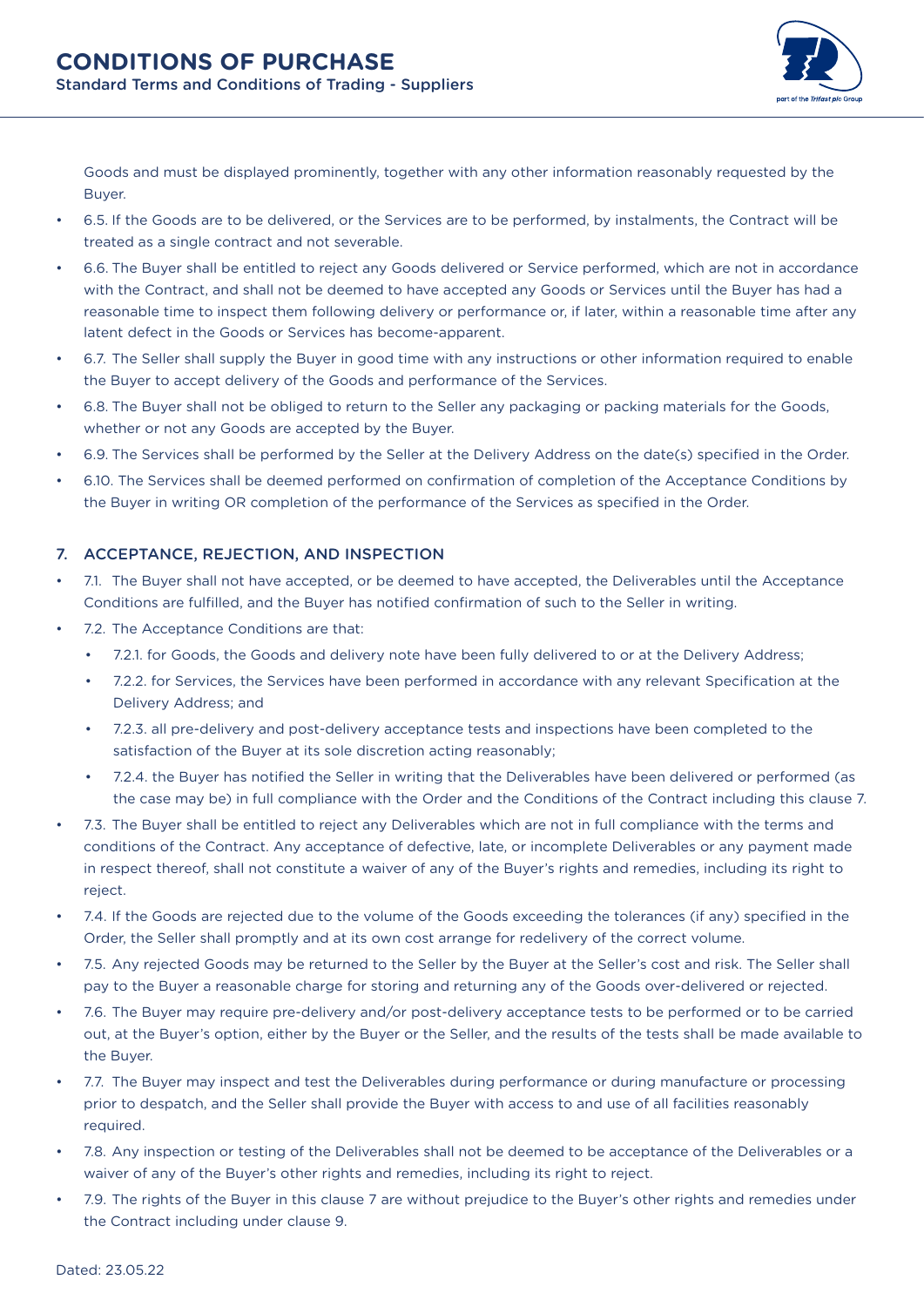

## 8. RISK AND PROPERTY

- 8.1. Risk of damage to or loss of the Goods shall pass to the Buyer upon delivery to the Buyer in accordance with the Contract.
- 8.2. The property in the Goods shall pass to the Buyer upon delivery, unless payment for the Goods is made prior to delivery, when it shall pass to the Buyer once payment has been made and the Goods have been appropriated to the Contract.
- 8.3. Where the Buyer supplies its own or its customer(s) property to the Seller whether as part of the Specification or otherwise, the Seller shall be responsible for the storage, safe keeping and good order thereof and shall insure the same for its full market value against all risks (Where possible notifying the insurer of the interest of the Buyer therein).

# 9. WARRANTIES AND LIABILITY

- 9.1 The Seller warrants to the Buyer that the Goods:
	- 9.1.1. will be of satisfactory quality and fit for any purpose held out by the Seller or made known to the Seller in writing at the time the Order is placed and for use by the Buyer in the ordinary course of its business; .
	- 9.1.2. will be free from defects in design, material and workmanship;
	- 9.1.3. will correspond with any relevant Specification or sample; and
	- 9.1.4. will comply with all statutory requirements and regulations relating to the sale of the Goods.
- 9.2. The Seller warrants to the Buyer that:
	- 9.2.1. have all consents, licences and authorisations necessary to deliver and perform the Deliverables and/or Services;
	- 9.2.2. ensure the Contract is executed by a duly authorised signatory on behalf of Seller;
	- 9.2.3. provide high quality Documentation for the Deliverables and/or Services;
	- 9.2.4. ensure compliance and fulfilment of its obligations in accordance with the Order and the Contract;
	- 9.2.5. ensure compliance and fulfilment of its obligations in accordance with the Order and the Contract;
	- 9.2.6. the Services will be performed by appropriately qualified and trained personnel, with due care and diligence and with the best care, skill and diligence in accordance with best practice in the Seller's industry, profession or trade using products of such high standards of quality as it is reasonable for the Buyer to expect in all the circumstances; and
	- 9.2.7. the Services shall conform with all descriptions and the Specification; and
	- 9.2.8. the Deliverables shall be fit for any purpose the Buyer expressly or impliedly makes known to the Seller.
	- 9.2.9. it conducts their business in compliance with all lawful international sanctions regimes, and that they do not engage with any sanctioned parties. As such, the Seller must:
		- 9.2.9.1. be aware of, and fully comply with, all lawful sanctions regimes affecting their business; and
		- 9.2.9.2. to carry out regular checks on their business partners to ensure that they are not designated, blocked or otherwise targeted by applicable economic or trade sanctions in order to avoid doing business with sanctioned parties.
- 9.3. Without prejudice to any other remedy, if any Goods or Services are not supplied or performed in accordance with the Contract (including, for the avoidance of doubt, by any specified or due date), then the Buyer shall be entitled, at its option and whether or not it has accepted the Goods:
	- 9.3.1. To require the Seller to repair the Goods or to supply the original or replacement Goods or re-perform the Services (as applicable) in accordance with the Contract within 7 days; or
	- 9.3.2. At the Buyer's sole option, and whether or not the Buyer has previously required the Seller to repair the Goods or to supply the original or any replacement Goods or Services pursuant to Clause 9.3.1, and/ or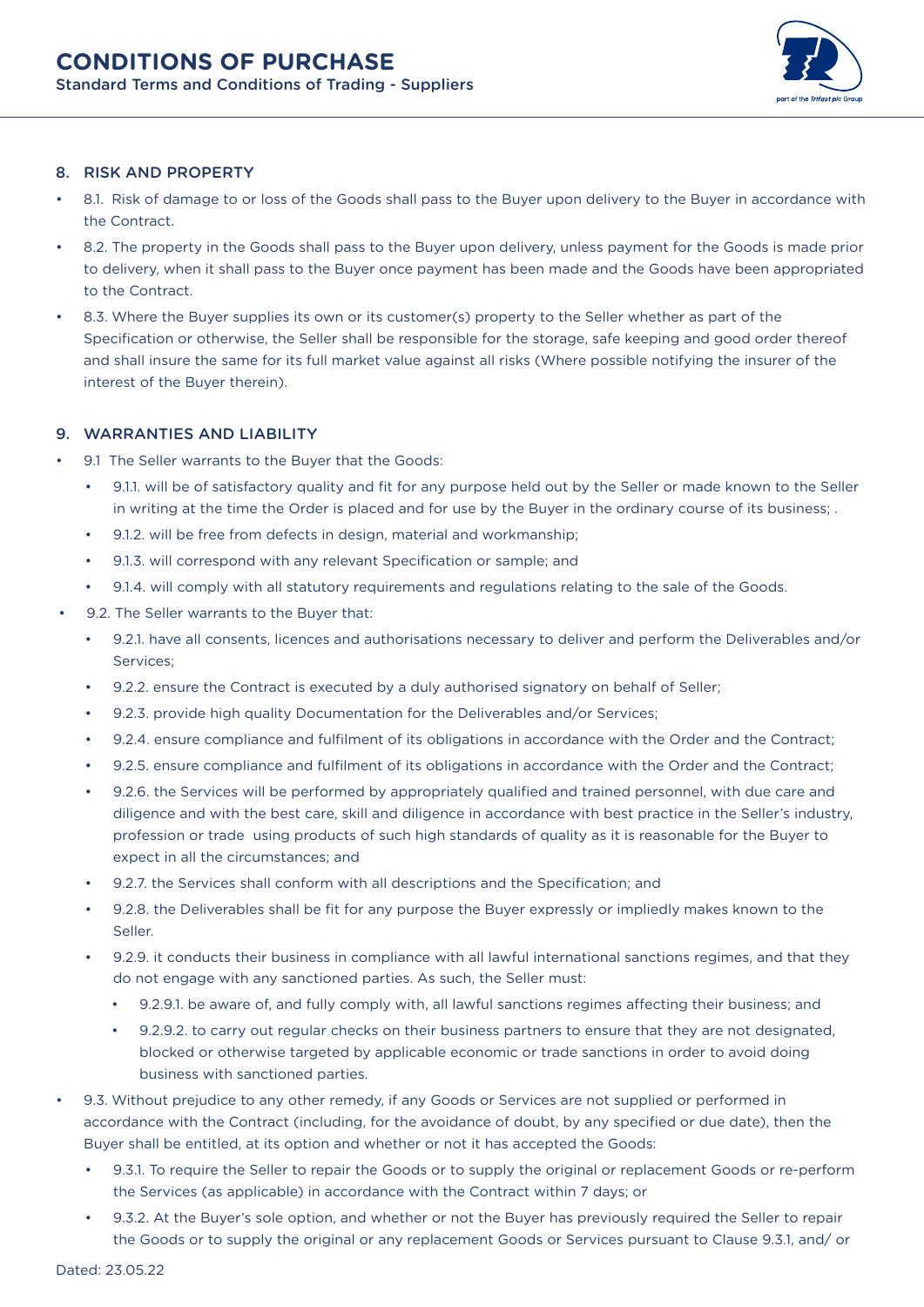

- 9.3.3. To treat the Contract as discharged by the Seller's breach and require the repayment of any part of the Price which has been paid and the Seller to collect any Goods already supplied, or, at the Seller's risk and expense, to return any Goods already supplied.
- 9.4. The Seller shall indemnify the Buyer in full against all liability, loss, damages, costs and expenses (including legal expenses) awarded against or incurred or paid by the Buyer (Whether to its own customers or otherwise) as a result of or in connection with:
	- 9.4.1. breach of any warranty given by the Seller in relation to the Goods or the Services;
	- 9.4.2. any claim that the Goods infringe, or their importation, use or resale, infringes, the patent, copyright, design right, trademark or other intellectual property rights of any other person, except to the extent that the claim arises from compliance with any Specification supplied by the Buyer;
	- 9.4.3. any liability under the Consumer Protection Act 1987 in respect of the Goods;
	- 9.4.4. any act or omission of the Seller or its employees, agents or sub-contractors in supplying, delivering or installing the Goods and/or performing the Services in accordance with the provisions of the Contract; and
	- 9.4.5. any act or omission of any of the Seller's personnel in connection with the performance of the Services.

## 10. CONFIDENTIALITY

- 10.1. Each party undertakes that it shall not at any time during the Contract and for a minimum period of 5 years after termination of the Contract or such other period as may be imposed on the Buyer by its end customer and notified by the Buyer to the Seller, disclose to any person any confidential information concerning the business, affairs, customers, clients or suppliers of the other party, except as permitted by Clause 10.2.
- 10.2. Each party may disclose the other party's confidential information:
	- 10.2.1. to its employees, officers, representatives, subcontractors or advisers who need to know such information for the purposes of carrying out the party's obligations under the Contract. Each party shall ensure that its employees, officers, representatives, subcontractors or advisers to whom it discloses the other party's confidential information must comply with this Clause 10; and
	- 10.2.2. as may be required by law, a court of competent jurisdiction or any governmental or regulatory authority.
- 10.3. Neither party shall use the other party's confidential information for any purpose other than to perform its obligations under the Contract.

#### 11. INSURANCE

During the term of the Contract and for a period of 6 years thereafter, the Seller shall maintain in force, with a reputable insurance company, professional indemnity insurance, product liability insurance and public liability insurance to cover the liabilities that may arise under or in connection with the Contract, and shall, on the Buyer's request, produce both the insurance certificate giving details of cover and the receipt for the current year's premium in respect of each insurance.

### 12. CANCELLATION

- 12.1. The Buyer shall have the right to cancel the Order for the Goods, Deliverables or Services for any part of the Goods, Deliverables or Services which have not yet been, in the case of Goods, delivered to, and in the case of Services, performed for, the Buyer.
- 12.2. In relation to any Order cancelled or part-cancelled under clause 12, on receipt of validly issued and properly documented evidence, the Buyer shall pay for:
	- 12.2.1. in respect of any Goods, that part of the price which relates to the Goods which at the time of cancellation have been delivered to, commissioned for, or in transit to the Buyer; and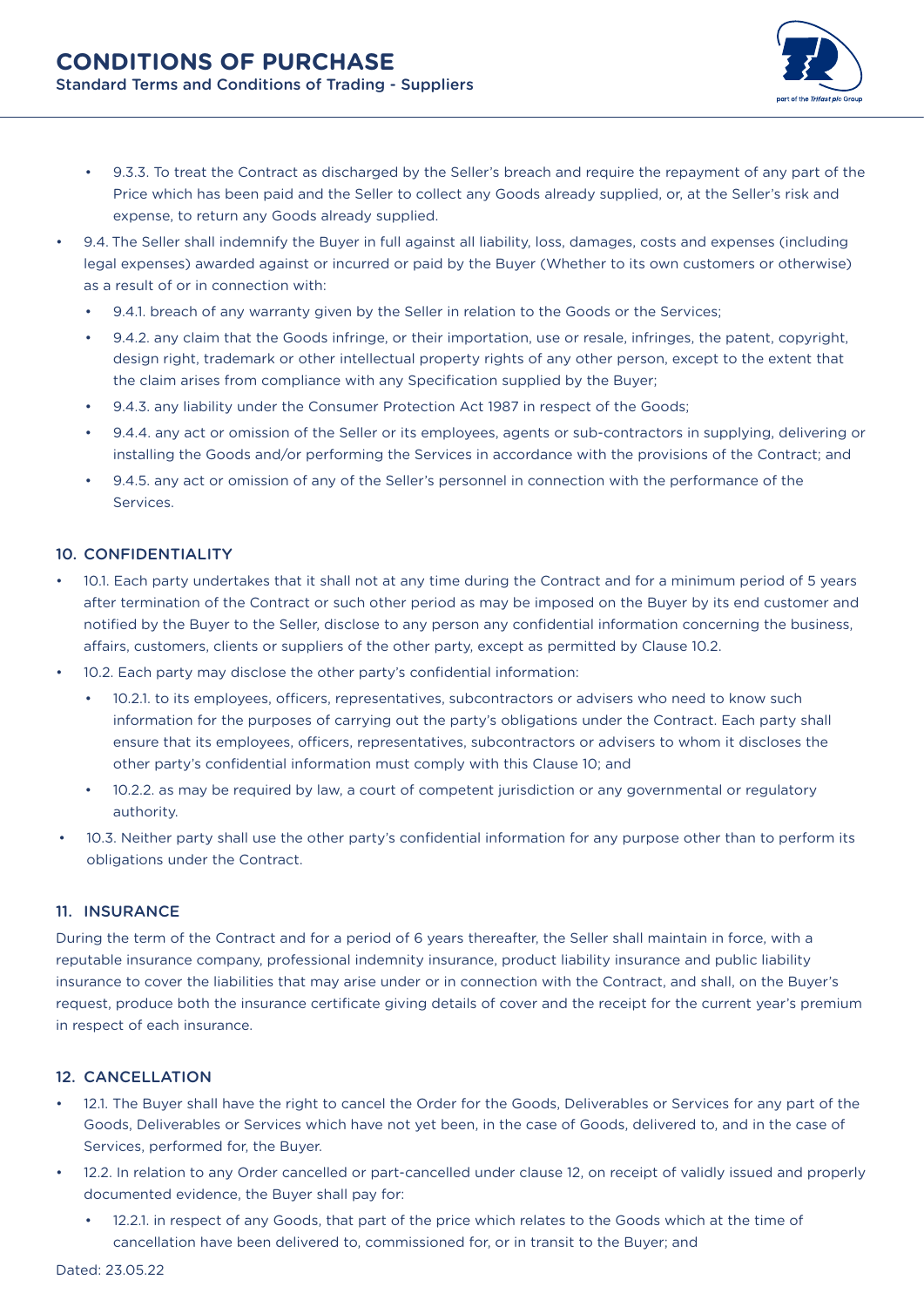

- 12.2.2. in respect of any Goods, the costs of materials which the Seller has purchased to fulfil the Order for the Goods which cannot be used for other orders or be returned to the Seller's Seller of those materials for a refund; and
- 12.2.3. in respect of any Services, that part of the Price that relates to the Services which, at the time of cancellation have been paid for or contractually committed by the Seller and cannot be cancelled.
- 12.3. To the maximum extent possible, the Seller shall mitigate all costs relating to the Order immediately upon receipt of cancellation under this clause 12.

## 13. TERMINATION

- 13.1. The Buyer shall be entitled to cancel and/or suspend the Order in respect of all or part only of the Goods and/or the Services by giving notice to the Seller at any time prior to delivery or performance, in which event the Buyer's sole liability shall be to pay to the Seller the Price for the Goods or Services in respect of which the Buyer has exercised its right of cancellation, less the Seller's net saving of cost arising from cancellation.
- 13.2. The Buyer shall be entitled to terminate the Contract without liability to the Seller by giving notice to the Seller at any time if:
	- 13.2.1. the Seller (being an individual) is the subject of a bankruptcy application or order or commences negotiations with all or any class of its creditors with a view to rescheduling any of its debts or makes a proposal for or enters into any arrangement or compromise with its creditors or (being a company) becomes subject to an administration order or goes into liquidation (otherwise than for the purpose of amalgamation or reconstruction); or
	- 13.2.2. an encumbrancer takes possession, or a receiver is appointed, of any of the property or assets of the Seller; or
	- 13.2.3. the Seller ceases, or threatens to cease, to carry on business; or
	- 13.2.4. the Buyer reasonably apprehends that any of the events mentioned above is about to occur in relation to the Seller and notifies the Seller accordingly; or
	- 13.2.5. the Seller commits a material breach of any term of the Contract which breach is irremediable or (if such breach is remediable) fails to remedy that breach within a period of 5 business days after being notified in writing to do so.

## 14. BRIBERY

- 14.1. The Seller shall:
	- 14.1.1. comply with all applicable laws, regulations, codes and sanctions relating to anti-bribery and anticorruption including the Bribery Act 2010 ("Relevant Requirements");
	- 14.1.2. not engage in any activity, practice or conduct which would constitute an offence under sections 1, 2 or 6 of the Bribery Act 2010 if such activity, practice or conduct had been carried out in the United Kingdom;
	- 14.1.3. comply with the Buyer's ethics, anti-bribery and anti-corruption policies as contained in the Buyer's Code of Conduct found on the Buyer's website (https://www.trfastenings.com/code-of-business-conduct) and/or as notified to the Seller by the Buyer from time to time ("Relevant Policies");
	- 14.1.4. have and shall maintain in place its own policies and procedures, including adequate procedures under the Bribery Act 2010, to ensure compliance with the Relevant Requirements, the Relevant Policies and Clause 14.1.2, and will enforce them where appropriate;
	- 14.1.5 promptly report to the Buyer any request or demand for any undue financial or other advantage of any kind received by the Seller in connection with the performance of the Contract;
	- 14.1.6. immediately notify the Buyer if a foreign public official becomes an officer or employee of the Seller or acquires a direct or indirect interest in the Seller (and the Seller warrants that it has no foreign public officials as officers, employees or direct or indirect owners at the date of the Contract); and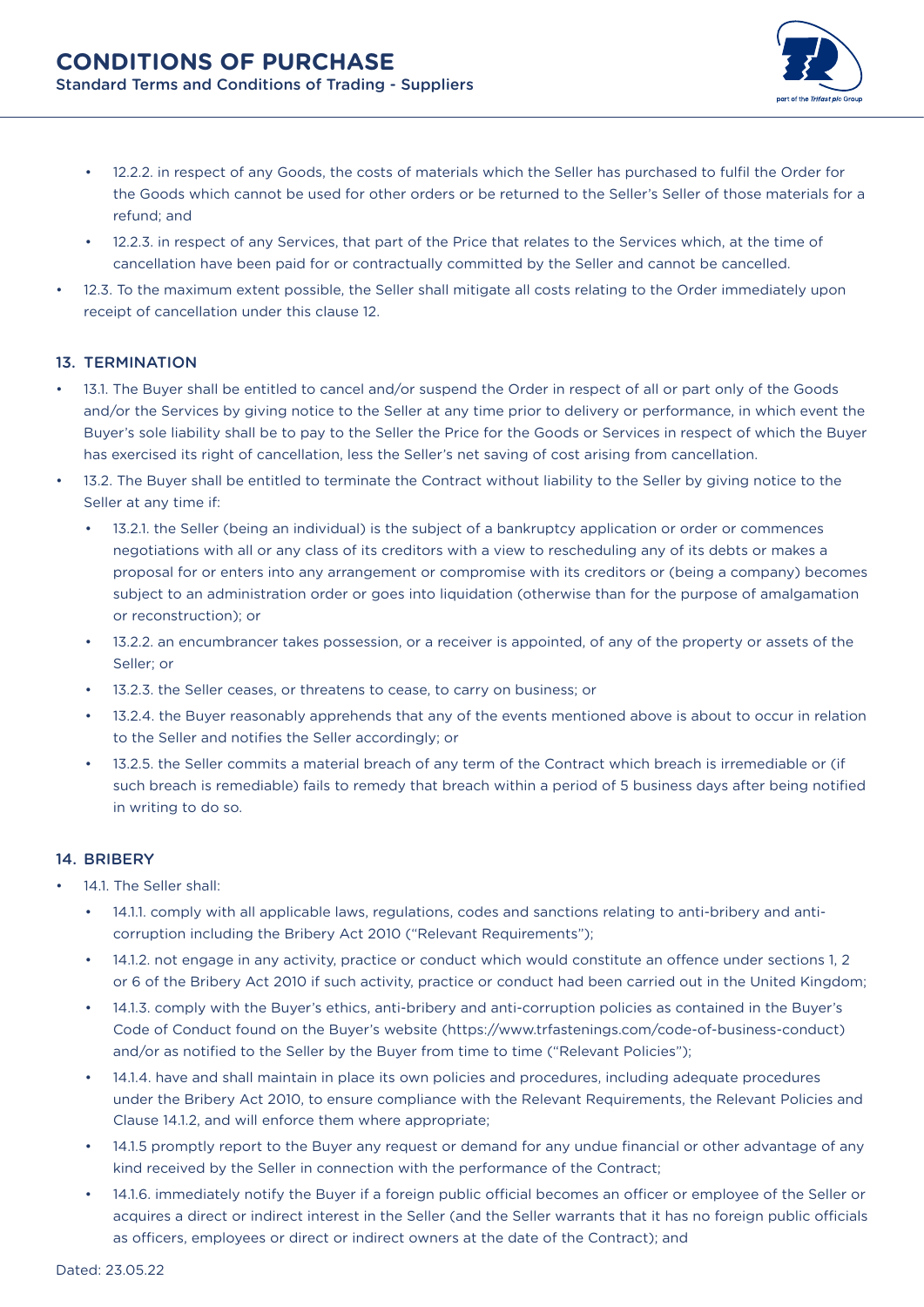

- 14.1.7. within 6 months of the date of the Contract, and annually thereafter, certify to the Buyer in writing signed by an officer of the Seller, compliance with this Clause 14 by the Seller and all persons associated with it and all other persons for whom the Seller is responsible under Clause 14.2. The Seller shall provide such supporting evidence of compliance as the Buyer may reasonably request.
- 14.2. The Seller shall ensure that any person associated with the Seller who is providing goods or services in connection with the Contract does so only on the basis of a written contract which imposes on and secures from such person terms equivalent to those imposed on the Seller in this Clause 14 ("Relevant Terms"). The Seller shall be responsible for the observance and performance by such persons of the Relevant Terms, and shall be directly liable to the Buyer for any breach by such persons of any of the Relevant Terms.
- 14.3. Breach of this Clause 14 shall be deemed a breach of the Contract which is not capable of being remedied and which entitles the Buyer to terminate the Contract forthwith.
- 14.4. For the purpose of this Clause 14, the meaning of adequate procedures and foreign public official and whether a person is associated with another person shall be determined in accordance with section 7(2) of the Bribery Act 2010 (and any guidance issued under section 9 of that Act), sections 6(5) and 6(6) of that Act and section 8 of that Act respectively. For the purposes of this Clause 14 a person associated with the Seller includes but is not limited to any subcontractor of the Seller.

## 15. MODERN SLAVERY

- 15.1. In performing its obligations under the Contract, the Seller shall:
	- 15.1.1. comply with all applicable anti-slavery and human trafficking laws, statutes, regulations and codes from time to time in force including but not limited to the Modern Slavery Act 2015;
	- 15.1.2. comply with any anti-slavery policy provided to the Seller by the Buyer from time to time;
	- 15.1.3. not engage in any activity, practice or conduct that would constitute an offence under sections 1, 2 or 4, of the Modern Slavery Act 2015 if such activity, practice or conduct were carried out in the UK;
	- 15.1.4. take all reasonable steps to ensure that slavery and human trafficking are not taking place in its business or supply chain; and
	- 15.1.5. include in its contracts with its subcontractors and Sellers anti-slavery and human trafficking provisions that are at least as onerous as those set out in this clause 15.
- 15.2. The Seller represents and warrants that neither the Seller nor any of its officers, employees or other persons associated with it:
	- 15.2.1. has been convicted of any offence involving slavery and human trafficking; and
	- 15.2.2. has been or is the subject of any investigation, inquiry or enforcement proceedings by any governmental, administrative or regulatory body regarding any offence or alleged offence of or in connection with slavery and human trafficking.
- 15.3. The Seller shall notify the Buyer as soon as it becomes aware of:
	- 15.3.1. any breach, or potential breach of any anti-slavery policy notified under clause 15.1.2; or
	- 15.3.2. any actual or suspected slavery or human trafficking in a supply chain which has a connection with the Contract.

## 16. PROCESSING OF PERSONAL DATA

• 16.1. The parties agree that the Buyer is a Controller and that the Seller is a Processor for the purposes of processing Protected Data pursuant to the Contract. The Seller shall, and shall ensure its Sub-Processors and each of the Seller Personnel shall, at all times comply with all Data Protection Laws in connection with the processing of Protected Data and the provision of the Deliverables and shall not by any act or omission cause the Buyer (or any other person) to be in breach of any of the Data Protection Laws. Nothing in the Contract relieves the Seller of any responsibilities or liabilities under Data Protection Laws.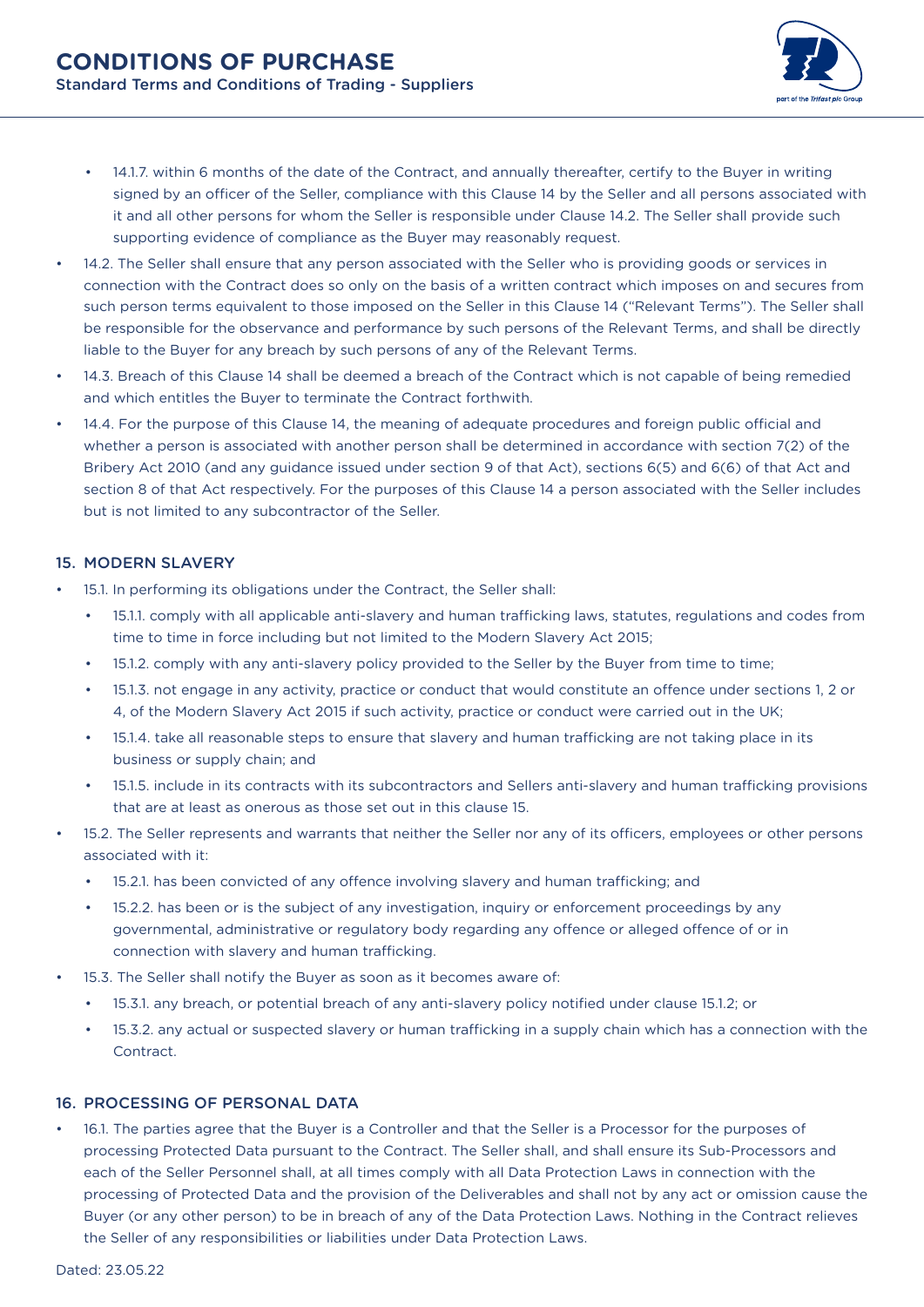

- 16.2. The Seller shall indemnify and keep indemnified the Buyer against:
	- 16.2.1. all losses, claims, damages, liabilities, fines, interest, penalties, costs, charges, sanctions, expenses, compensation paid to Data Subjects (including compensation to protect goodwill and ex gratia payments), demands and legal and other professional costs (calculated on a full indemnity basis and in each case whether or not arising from any investigation by, or imposed by, a Data Protection Supervisory Authority) arising out of or in connection with any breach by the Seller of its obligations under this clause 16; and
	- 16.2.2. all amounts paid or payable by the Buyer to a third party which would not have been paid or payable if the Seller's breach of this clause 16 had not occurred.
- 16.3. The Seller shall only process (and shall ensure Seller Personnel only process) the Protected Data in accordance with clause 16, the Contract and the Buyer's written instructions from time to time (including when making any transfer to which clause 16.9 relates) except where otherwise required by applicable law (and in such a case shall inform the Buyer of that legal requirement before processing, unless applicable law prevents it doing so on important grounds of public interest). The Seller shall immediately inform the Buyer if any instruction relating to the Protected Data infringes or may infringe any Data Protection Law. The Seller shall retain records of all instructions relating to the Protected Data received from the Buyer.
- 16.4. The Seller shall at all times implement and maintain appropriate technical and organisational measures to protect Protected Data against accidental, unauthorised or unlawful destruction, loss, alteration, disclosure or access. Such technical and organisational measures shall be at least equivalent to the technical and organisational measures set out in Part C of the schedule and shall reflect the nature of the Protected Data.
- 16.5. The Seller shall:
	- 16.5.1. not permit any processing of Protected Data by any agent, subcontractor or other third party (except its own employees that are subject to an enforceable obligation of confidence with regards to the Protected Data) without the prior specific written authorisation of that Sub-Processor by the Buyer and only then subject to such conditions as the Buyer may require;
	- 16.5.2. ensure that access to Protected Data is limited to the authorised persons who need access to it to supply the Deliverables;
	- 16.5.3. prior to the relevant Sub-Processor carrying out any processing activities in respect of the Protected Data, appoint each Sub-Processor under a binding written contract containing the same obligations as under this clause 16 in respect of Protected Data that (without prejudice to, or limitation of, the above):
		- (a) includes providing sufficient guarantees to implement appropriate technical and organisational measures in such a manner that the processing of the Protected Data will meet the requirements of all Data Protection Laws; and
		- (b) is enforceable by the Seller,

and ensure each such Sub-Processor complies with all such obligations.

- 16.5.4. remain fully liable to the Buyer under the Contract for all the acts and omissions of each Sub-Processor and each of the Seller Personnel as if they were its own; and
- 16.5.5. ensure that all persons authorised by the Seller or any Sub-Processor to process Protected Data are reliable and:
	- (a) adequately trained on compliance with this clause 16 as applicable to the processing;
	- (b) informed of the confidential nature of the Protected Data and that they must not disclose Protected Data;
	- (c) subject to a binding and enforceable written contractual obligation to keep the Protected Data confidential; and
	- (d) provide relevant details and a copy of each agreement with a Sub-Processor to the Buyer on request.
- 16.6. The Seller shall (at its own cost and expense):
	- 16.6.1. promptly provide such information and assistance (including by taking all appropriate technical and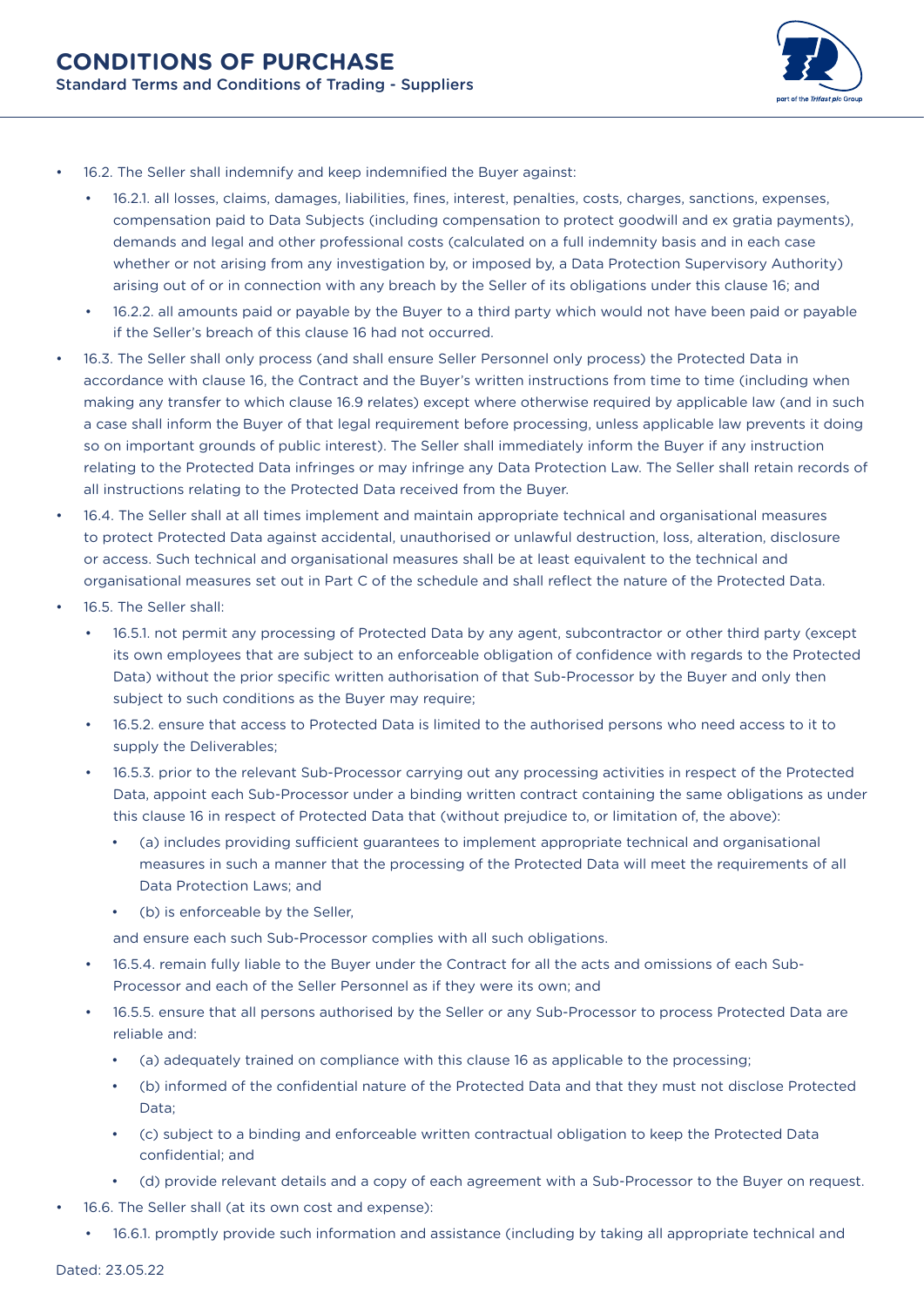

organisational measures) as the Buyer may require in relation to the fulfilment of the Buyer's obligations to respond to requests for exercising the Data Subjects' rights under Chapter III of the GDPR (and any similar obligations under applicable Data Protection Laws); and

- 16.6.2. provide such information, co-operation and other assistance to the Buyer as the Buyer reasonably requires (taking into account the nature of processing and the information available to the Seller) to ensure compliance with the Buyer's obligations under Data Protection Laws, including with respect to:
	- (a) security of processing (including with any review of security measures);
	- (b) data protection impact assessments (as such term is defined in Data Protection Laws);
	- (c) prior consultation with a Data Protection Supervisory Authority regarding high risk processing; and
	- (d) any remedial action and/or notifications to be taken in response to any Personal Data Breach and/ or any complaint or request relating to either party's obligations under Data Protection Laws relevant to the Contract, including (subject in each case to the Buyer's prior written authorisation) regarding any notification of the Personal Data Breach to Data Protection Supervisory Authorities and/or communication to any affected Data Subjects.
- 16.7. The Seller shall (at no cost to the Buyer) record and refer all requests and communications received from Data Subjects or any Data Protection Supervisory Authority to the Buyer which relate (or which may relate) to any Protected Data promptly (and in any event within 3 days of receipt) and shall not respond to any without the Buyer's express written approval and strictly in accordance with the Buyer's instructions unless and to the extent required by applicable law.
- 16.8. The Seller shall not process and/or transfer, or otherwise directly or indirectly disclose, any Protected Data in or to any country or territory outside the United Kingdom or to any International Organisation without the prior written authorisation of the Buyer (which may be refused or granted subject to such conditions as the Buyer deems necessary).
- 16.9. The Seller shall (and shall ensure all Sub-Processors shall) promptly make available to the Buyer (at the Seller's cost) such information as is reasonably required to demonstrate the Seller's and the Buyer's compliance with their respective obligations under this clause 16 and the Data Protection Laws, and allow for, permit and contribute to audits, including inspections, by the Buyer (or another auditor mandated by the Buyer) for this purpose at the Buyer's request from time to time. The Seller shall provide (or procure) access to all relevant premises, systems, personnel and records during normal business hours for the purposes of each such audit or inspection upon reasonable prior notice (not being more than two Business Days) and provide and procure all further reasonable co-operation, access and assistance in relation to any such audit or inspection.
- 16.10. The Seller shall promptly (and in any event within 24 hours):
	- 16.10.1. notify the Buyer if it (or any of its Sub-Processors or the Seller Personnel) suspects or becomes aware of any suspected, actual or threatened occurrence of any Personal Data Breach in respect of any Protected Data; and
	- 16.10.2. provide all information as the Buyer requires to report the circumstances referred to in clause 16.10.1 to a Data Protection Supervisory Authority and to notify affected Data Subjects under Data Protection Laws.
- 16.11. The Seller shall (and shall ensure that each of the Sub-Processors and Seller Personnel shall) without delay (and in any event within 3 days), at the Buyer's written request, either securely delete or securely return all the Protected Data to the Buyer in such form as the Buyer reasonably requests after the earlier of:
	- 16.11.1. the end of the provision of the relevant Deliverables related to processing of such Protected Data; or
	- 16.11.2. once processing by the Seller of any Protected Data is no longer required for the purpose of the Seller's performance of its relevant obligations under the Contract,
- and securely delete existing copies (except to the extent that storage of any such data is required by applicable law and, if so, the Seller shall inform the Buyer of any such requirement).
- 16.12. This clause 16 shall survive termination or expiry of the Contract for any reason.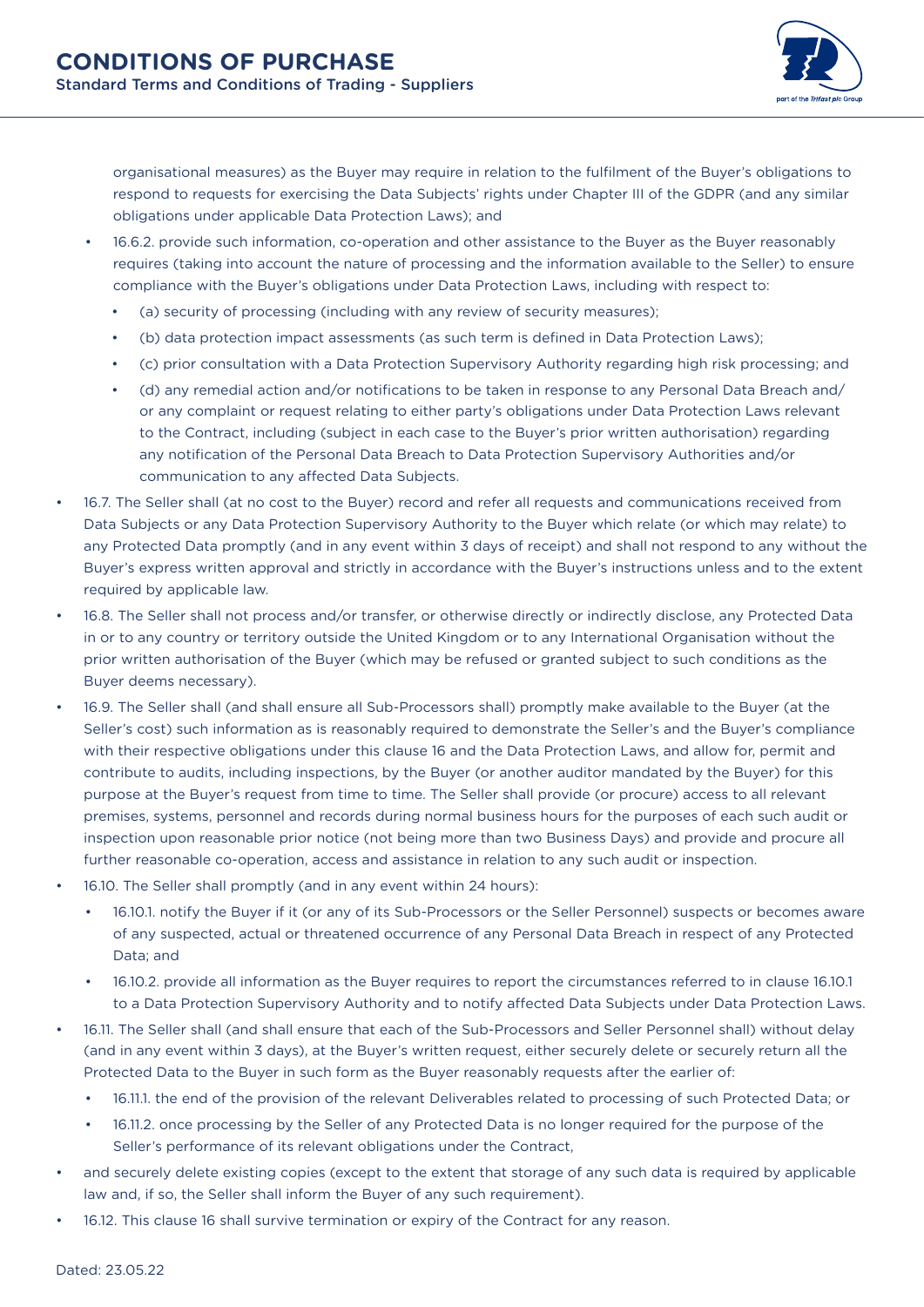

- 16.13. The Seller shall perform all its obligations under this clause 16 at no cost to the Buyer.
- 16.14. Nothing in this Contract affects the rights of Data Subjects under Data Protection Laws (including those in Articles 79 and 82 of the GDPR or in any similar Data Protection Laws) against the Buyer, the Seller or any Sub-Processor.

### 17. ANTI-TAX EVASION FACILITATION

- 17.1. For the purposes of this clause 17:
	- 17.1.1. the expressions 'associated with', 'prevention procedures', 'UK Tax Evasion Offence' and 'Foreign Tax Evasion Offence' shall be construed in accordance with Part 3 of the Criminal Finances Act 2017 (CFA 2017) and guidance published under it;
	- 17.1.2. Corporate Failure to Prevent Offence means an offence under section 45 and/or section 46 of CFA 2017 and any other applicable United Kingdom laws, legislation, statutory instruments and regulations in relation to preventing the facilitation of tax evasion and any similar or equivalent laws in any other relevant jurisdiction;
	- 17.1.3. Seller Associated Persons means all or any of the following:
		- (a) persons associated with the Seller (Seller's Associates); and
		- (b) persons associated with any of the Seller's Associates;

in each case, involved in performing services for or on behalf of the Seller in connection with the Services and the **Contract** 

- 17.2. The Seller shall ensure that it and the Seller Associated Persons shall not by any act or omission commit, or cause, facilitate or contribute to the commission by any person including the Buyer, of a;
	- 17.2.1. Corporate Failure to Prevent Offence;
	- 17.2.2. UK Tax Evasion Offence: or
	- 17.2.3. Foreign Tax Evasion Offence.

in connection with the performance of the Services and the Contract.

- 17.3. The Seller shall not, and shall ensure that Seller Associated Persons shall not, solicit or engage with or take steps to solicit or engage with any person associated with the Buyer to facilitate the commission of a UK Tax Evasion Offence or a Foreign Tax Evasion Offence in connection with the performance of the Services and the Contract.
- 17.4. The Seller shall, and shall procure that Seller Associated Persons shall, pay, in full and in a timely manner, all taxes due and payable relating to all monies, remuneration, profit and value received or payable by the Seller or any Seller Associated Persons in connection with the performance of the Services or with the Contract or otherwise.
- 17.5. Without prejudice to clause 17.2, the Seller shall ensure that it and all relevant Seller Associated Persons have in place such prevention procedures as it is reasonable in all the circumstances to expect the Seller and such persons to have in place to prevent any breach of this clause 17;
- 17.6. The Seller warrants and represents that it has not, and, no Seller Associated Persons have:
	- 17.6.1. been investigated in connection with, or charged with having committed or facilitated the commission of any UK Tax Evasion Offence or any Foreign Tax Evasion Offence;
	- 17.6.2. received any court orders, warrants, oral or written notices from a government prosecuting authority concerning any actual or alleged violation by it of any UK Tax Evasion Offence or any Foreign Tax Evasion Offence; or
	- 17.6.3. received any report (including a report from the Seller's external auditors, any Seller Associated Persons or any other person) or discovered any evidence suggesting that the Seller or any Seller Associated Persons has committed or facilitated the commission of any UK Tax Evasion Offence or any Foreign Tax Evasion Offence.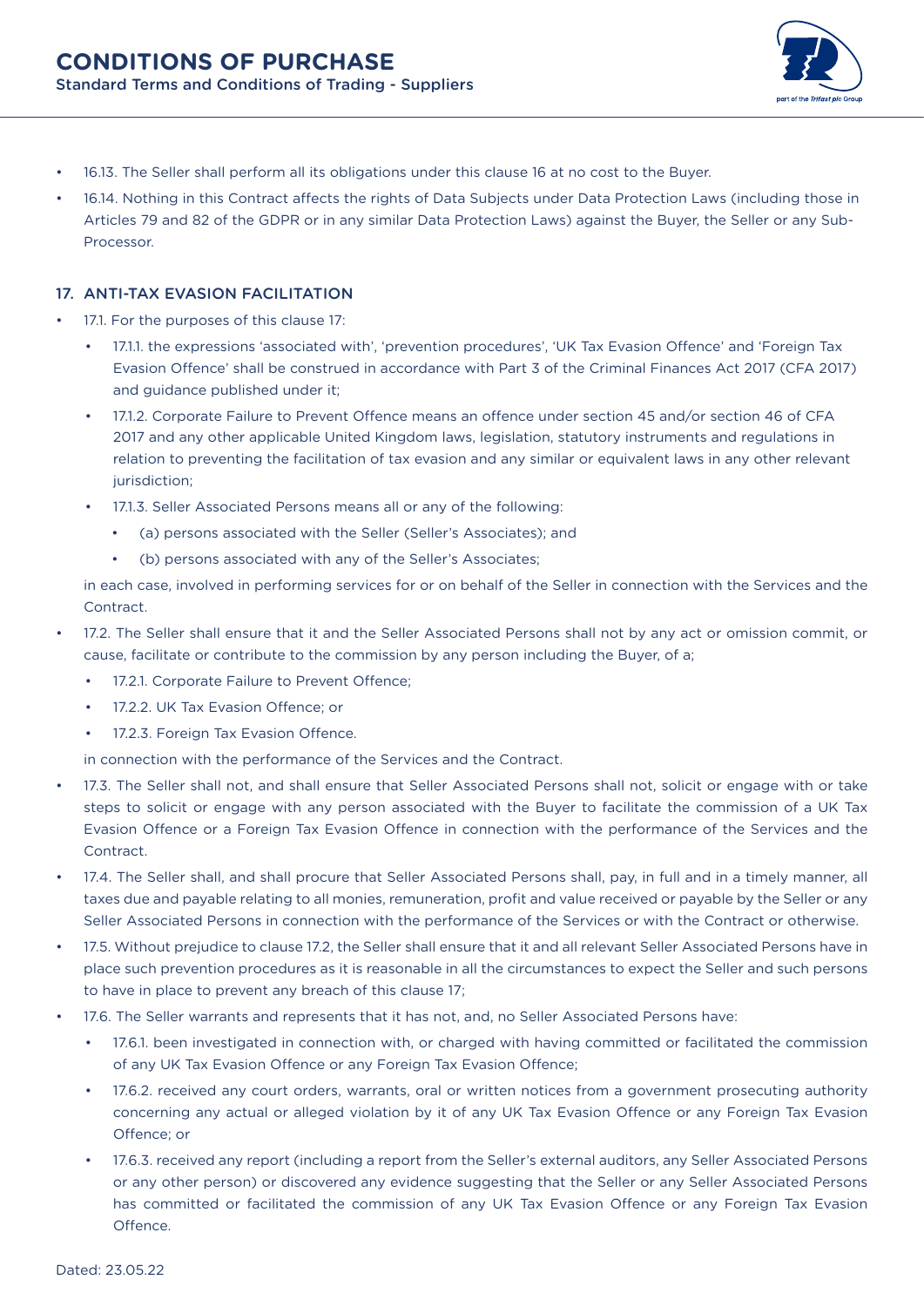

• 17.7. The Seller shall immediately notify the Buyer as soon as it becomes aware of any allegation, investigation, evidence or report relating to a breach or possible breach of any of the requirements in this clause 17. Any breach of this clause 17 by the Seller shall be deemed a material breach of the Contract that is not remediable and entitle the Buyer to immediately terminate the Contract by notice under clause 13.2.5.

#### 18. COUNTERFEIT MATERIAL

No counterfeit Goods and/or Deliverables will be supplied. In the event that Goods and/or Deliverables supplied as part of an Order or Contract constitute or include counterfeit goods or deliverables, the Seller will immediately, at their own expense, replace such counterfeit Goods and/or Deliverables with genuine Goods and/or Deliverables conforming to the requirements of the Order or Contract. Notwithstanding any other provision in the Order or Contract the Seller will be liable for all costs relating to the removal and replacement of counterfeit Goods and/or Deliverables including without limitation the Buyer's costs of removing counterfeit Goods and/or Deliverables and of reinserting replacement Goods and/or Deliverables, plus any testing necessitated by the reinstallation of Goods and/ or Deliverables after counterfeit Goods and/or Deliverables have been exchanged.

#### 19. TOOLING

- 19.1. This clause 19 apply to each Order for the purchase of tooling ('Tooling') and/or equipment ('Equipment') to be retained by the Seller.
- 19.2. Seller agrees to retain all cost records for tooling and equipment for a period of 3 years after receiving final payment or such longer period as may be required by Buyer's customer. All Tooling is to be made to Buyer's Specifications, as amended from time to. Any exceptions must be authorized by Buyer on the face of an Order or Order amendment or in a writing signed by Buyer's authorised representative.
- 19.3. Seller shall promptly inform Buyer of any inconsistencies or ambiguities in Buyer's specifications of which Seller is or becomes aware. After reviewing Buyer's specifications, Seller must immediately notify Buyer in writing of any questions that Seller has concerning whether the Tooling or Equipment that Seller is producing will meet Buyer's needs. Seller shall provide Buyer with a schedule for completion of the Tooling or Equipment so that Buyer may monitor the ability and likelihood that Seller will meet its delivery requirements.

#### 19.4. Inspection, Rejection and Payment.

- 19.4.1. Buyer shall have the right to inspect and test all Tooling and/or Equipment at all times and places including, when practicable, during manufacture. If any such inspection or test is made on Seller's premises, Seller shall furnish all reasonable facilities and assistance for a safe and convenient inspection or test without additional charge to Buyer. Buyer's inspection of the Tooling or Equipment, no matter when occurring, shall not constitute acceptance of any work-in-process, finished goods or Tooling or Equipment.
- 19.4.2. Notwithstanding prior inspection, payment for, or use of the Tooling or Equipment, Buyer shall have the right to reject any of such Tooling or Equipment that does not conform to the specification and/or requirements of the Order.
- 19.4.3. No payment of funds for Tooling and/or Equipment shall be made by Buyer until Seller transfers title to Buyer to the Tooling or Equipment free and clear of all liens, claims or other encumbrances and completes all related services, or, at Buyer's option, provides adequate assurance of continued performance in such form as requested by Buyer.
- 19.4.4. Seller agrees that Buyer has the right to conduct an audit of Seller's expenditures, costs and expenses and payment shall occur after Buyer determines the final cost.
- 19.5. Acceptance. For purposes of each Order, acceptance of Tooling and Equipment shall be defined as receipt by Seller of a signed document from the Buyer's authorised representative of that acknowledges compliance of the Tooling and/or Equipment with all manufacturing specifications, including, without limitation, "run at rate," in a production environment at Buyer's facility. Buyer's manufacturing specifications are incorporated by reference.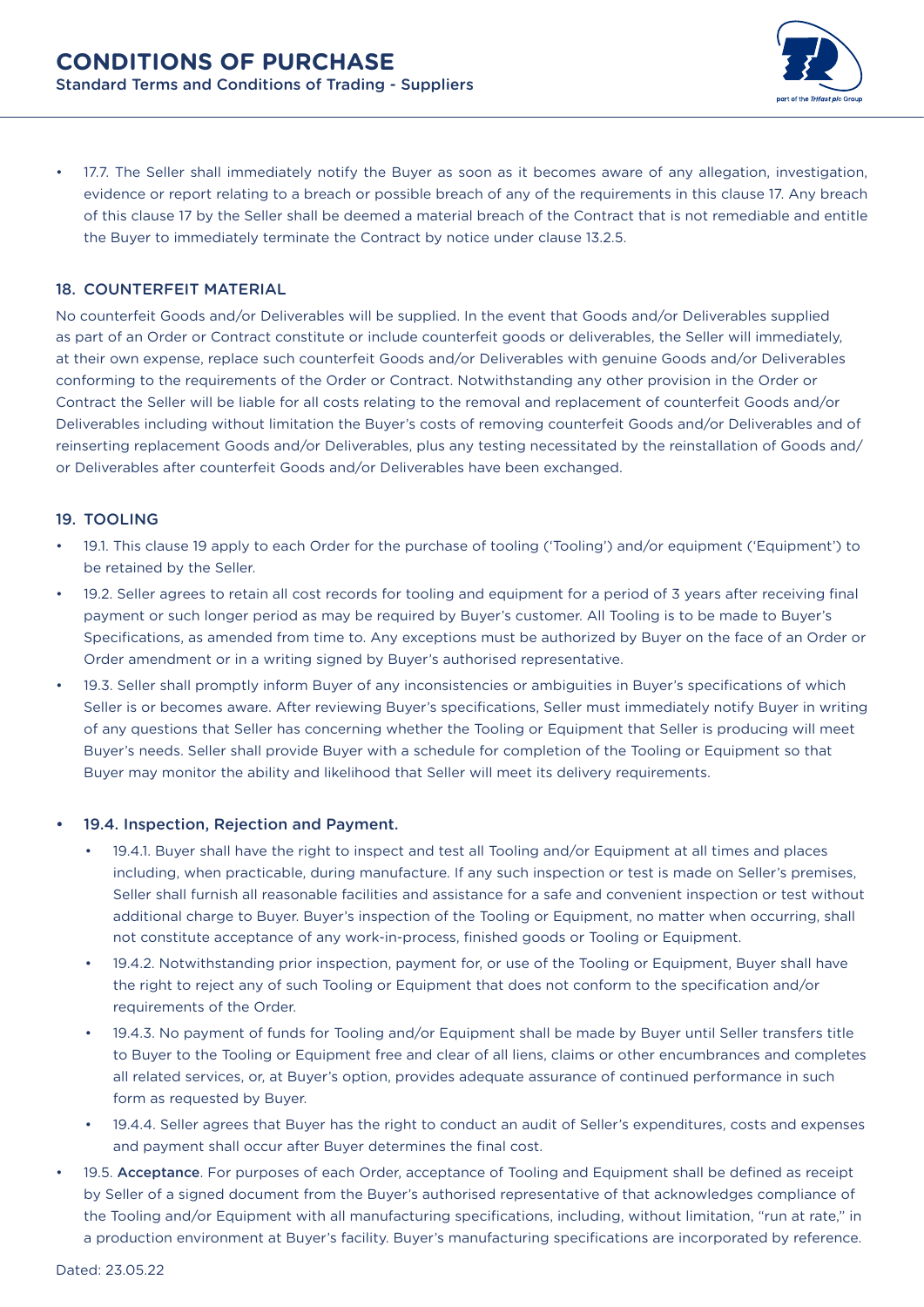

If so requested by Buyer, Seller shall provide a preacceptance run-off to Buyer at Seller's facility, at no cost to Buyer.

- 19.6. The Seller shall not claim or have, and shall procure that its sub-contractors nor any other person shall claim or have, a lien on the Tooling and/or Equipment, for any sum due to the Seller, its sub-contractors or any other person.
- 19.7. The Seller shall: (i) mark Tooling and/or Equipment as being the Buyers property, and upon request prove such marking through photos or otherwise; (ii) use the Tooling and/or Equipment exclusively for the provision of Services or for the manufacturing of the Goods; (iii) insure the Tooling and/or Equipment up to their full replacement value on terms reasonably acceptable to Buyer; (iv) maintain all Tooling and/or Equipment in good order and condition (fair wear and tear excluded), and make good any damage or waste at its own expense; and (v) deliver Tooling and/or Equipment to the Buyer on demand. Failure to comply with any request to deliver up shall entitle the Buyer to enter the Seller's premises for the purposes of repossessing such materials.
- 19.8. Warranty.
	- 19.8.1. Seller warrants to Buyer, its successors, assigns and their respective customers that all Tooling and Equipment purchased pursuant to each Order will, for a minimum period of 2 years following the date of completion of the acceptance test for such Tooling or Equipment, conform to the applicable drawings, specifications and other descriptions furnished pursuant to each Order, and all applicable laws and regulations, be free of defects in design (to the extent that Seller furnished the design), materials and workmanship, and be suitable for the purpose intended. Seller's responsibility under this warranty shall include, without limitation, all parts, labour and transportation costs in the event the Tooling and/or Equipment must be returned to Seller for repair or replacement. Furthermore, Seller shall require its suppliers of component parts of goods and/or equipment for Tooling or Equipment purchased pursuant hereto to provide a warranty equal to the warranties provided to Buyer by Seller in the Order and shall assign to Buyer all such warranties. Seller shall provide all necessary documentation to Buyer to evidence that Seller has assigned such warranties from its suppliers to Buyer. In the event that Seller fails to obtain or assign such warranties, Seller shall reimburse Buyer for all loss, cost, liability or expense (including actual fees for attorneys, experts and consultants, settlement costs and judgments) related to such failure.
	- 19.8.2. Seller warrants to Buyer, its successors, assigns and their respective customers that it shall, whenever possible, use parts of the highest industry quality, and shall supply a detailed bill of materials listing all parts. Seller further agrees that it shall comply with all specific product sourcing directions of Buyer.
	- 19.8.3. Seller also shall offer Buyer an extended warranty on the Equipment on commercially reasonable terms at least as favourable to Buyer as any extended warranty offered by Seller to any other Buyer of comparable equipment. Seller shall inform Buyer in writing of the terms of the extended warranty prior to delivery of the Equipment to Buyer. Buyer shall have the option to purchase the extended warranty until 60 days after acceptance of the Tooling and/or Equipment.
	- 19.8.4. Seller warrants to Buyer, its successors, assigns and its respective customers that all Equipment supplied to Buyer shall be equipped with approved or appropriate fail-safe safeguarding and other safety systems as required by applicable law, regulation or industry standard.
- 19.9. Installation. Seller agrees that without further charge it shall assist Buyer in the installation of any Tooling or Equipment purchased under each Order. Buyer shall specify and Seller shall comply with a written installation schedule that specifies the installation timetable and the roles of each party in the installation process.
- 19.10 Preventative Maintenance.
	- 19.10.1. Seller agrees to provide Buyer with a complete and comprehensive preventative maintenance plan for Equipment prior to final acceptance at Buyer's facility. The preventative maintenance plan shall include, but not be limited to, one complete set of maintenance and operating manuals for all Equipment purchased by Buyer (including one in a foreign language, if required by Buyer), as well as a detailed bill of material.
	- 19.10.2. Seller warrants to Buyer, its successors, assigns and its respective customers that the Equipment will operate safely at quoted production rate and/or cycle times for the stated expected useful life if Buyer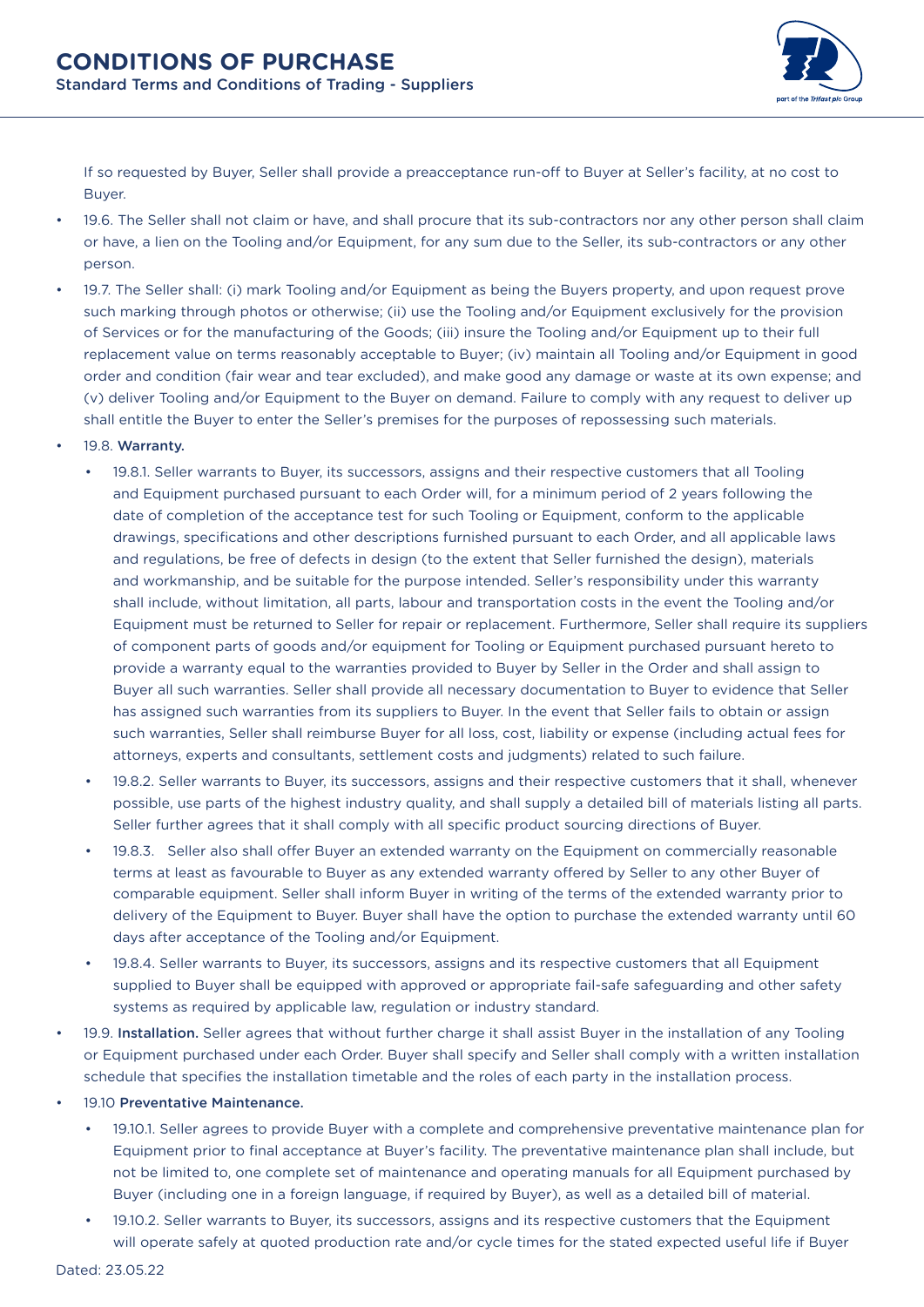

follows the preventative maintenance plan proposed by Seller.

- 19.11. Training. Where requested the Seller shall provide any and all necessary training and training materials to Buyer for the Tooling or Equipment at the initial stage of installation, at no additional cost to Buyer. Seller shall provide training in the amount and on such schedule as shall be reasonably required by Buyer. Seller shall provide the training materials in a computerized format, if possible.
- 19.12. Spare Parts/Service Discount. Upon the purchase of the Equipment, the Seller agrees to provide a discount for any replacement and/or spare parts ordered by the Buyer as well as for any service for 2 years after the expiration of the Seller's warranty. The negotiated discount shall be a percentage reduction from the Seller's price list published at the time of purchase of the Equipment, which shall be provided by the Seller to the Buyer upon purchase of the Equipment, or as otherwise agreed upon in writing. In the absence of a published price list, the Seller shall provide written certification of the price in effect for the replacement and spare parts at the time of delivery.
- 19.13. Payment. Notwithstanding the particular payment terms applicable to an Order, in no event will the Seller have a right to payment for Tooling before the Buyer is paid by its customer for such Tooling.
- 19.14. Destruction of Tooling. The Seller shall not destroy any Tooling and/or Equipment without obtaining prior approval of such destruction in a writing from the Buyer's authorised representative.

#### 20. FREE ISSUE MATERIALS

- 20.1. Any material, software, equipment, tools objects, documents and auxiliary resources provided by the Buyer to the Seller shall be considered ("Free Issue Materials").
- 20.2. Free Issue Materials provided by the Buyer shall remain the property of the Buyer at all times.
- 20.3. The Seller shall not claim or have, and shall procure that its sub-contractors nor any other person shall claim or have, a lien on the Free Issue Materials, for any sum due to the Seller, its sub-contractors or any other person.
- 20.4. The Seller shall: (i) mark Free Issue Materials as being the Buyers property, and upon request prove such marking through photos or otherwise; (ii) use the Free Issue Materials exclusively for the provision of Services or for the manufacturing of the Goods; (iii) insure the Free Issue Materials up to their full replacement value on terms reasonably acceptable to Buyer; (iv) maintain all Free Issue Materials in good order and condition (fair wear and tear excluded), and make good any damage or waste at its own expense; and (v) deliver Free Issue Materials to the Buyer on demand. Failure to comply with any request to deliver up shall entitle the Buyer to enter the Seller's premises for the purposes of repossessing such materials.

#### 21. SAMPLES

- 21.1. Within 5 business days after request by the Buyer, the Seller shall, at no cost, provide samples of the Goods to the Buyer for inspection and approval.
- 21.2. Where samples are requested the Seller shall not commence the manufacturing of the Goods until the Buyer has approved in writing the samples of the Goods for manufacture.
- 21.3. In the event that the Buyer does not approve the samples pursuant to clause 21.2, the Buyer shall provide reasons to the Seller for withholding such approval. The Seller shall make changes to the Goods sample in order to achieve the approval of the Buyer and shall provide a further sample to the Buyer for its approval. The process set out in this clause 21.3 shall be repeated until the Buyer has approved in writing the sample for manufacture.

#### 22. GENERAL

• 22.1. The Buyer is a member of the group of companies whose holding company is Trifast Plc, and accordingly the Buyer may perform any of its obligations or exercise any of its rights hereunder by itself or through any other member of its group, provided that any act or omission of any such other member shall be deemed to be the act or omission of the Buyer.